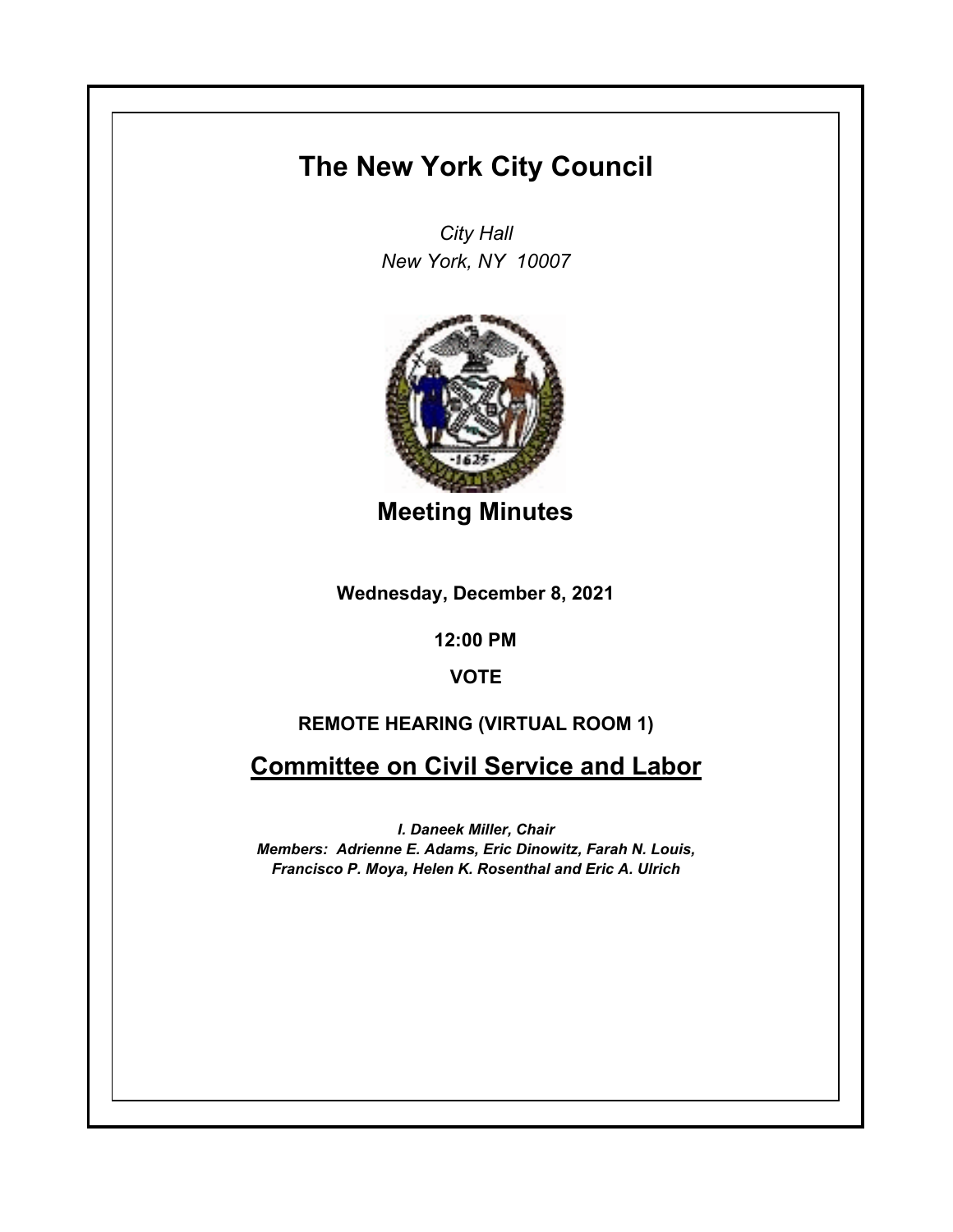| Roll Call                                                                                                                                                                                                                                                                                                                                                                                                                                                                                |                                                                                                                                                                                                                                                                                                                                                                                                                                                                                                         |
|------------------------------------------------------------------------------------------------------------------------------------------------------------------------------------------------------------------------------------------------------------------------------------------------------------------------------------------------------------------------------------------------------------------------------------------------------------------------------------------|---------------------------------------------------------------------------------------------------------------------------------------------------------------------------------------------------------------------------------------------------------------------------------------------------------------------------------------------------------------------------------------------------------------------------------------------------------------------------------------------------------|
|                                                                                                                                                                                                                                                                                                                                                                                                                                                                                          | <b>Present:</b> Miller, Adams, Dinowitz, Louis, Moya, Rosenthal and Ulrich                                                                                                                                                                                                                                                                                                                                                                                                                              |
|                                                                                                                                                                                                                                                                                                                                                                                                                                                                                          | Other Council Members Attending: D. Diaz, Dromm and Vallone                                                                                                                                                                                                                                                                                                                                                                                                                                             |
| Int 2454-2021                                                                                                                                                                                                                                                                                                                                                                                                                                                                            | A Local Law to amend the administrative code of the city of New                                                                                                                                                                                                                                                                                                                                                                                                                                         |
| York, in relation to the New York city collective bargaining law                                                                                                                                                                                                                                                                                                                                                                                                                         |                                                                                                                                                                                                                                                                                                                                                                                                                                                                                                         |
|                                                                                                                                                                                                                                                                                                                                                                                                                                                                                          | Attachments: Summary of Int. No. 2454, Int. No. 2454, November 10, 2021 - Stated<br>Meeting Agenda with Links to Files, Hearing Transcript - Stated Meeting<br>11-10-21, Committee Report 11/30/21, Hearing Testimony 11/30/21,<br>Hearing Transcript 11/30/21, Committee Report 12/8/21, Hearing Transcript<br>12/8/21, Committee Report - Stated Meeting, December 9, 2021 - Stated<br>Meeting Agenda, Hearing Transcript - Stated Meeting 12-9-21, Int. No. 2454<br>(FINAL), Fiscal Impact Statement |
| This Introduction was Hearing Held by Committee                                                                                                                                                                                                                                                                                                                                                                                                                                          |                                                                                                                                                                                                                                                                                                                                                                                                                                                                                                         |
|                                                                                                                                                                                                                                                                                                                                                                                                                                                                                          | Attachments: Summary of Int. No. 2454, Int. No. 2454, November 10, 2021 - Stated<br>Meeting Agenda with Links to Files, Hearing Transcript - Stated Meeting<br>11-10-21, Committee Report 11/30/21, Hearing Testimony 11/30/21,<br>Hearing Transcript 11/30/21, Committee Report 12/8/21, Hearing Transcript<br>12/8/21, Committee Report - Stated Meeting, December 9, 2021 - Stated<br>Meeting Agenda, Hearing Transcript - Stated Meeting 12-9-21, Int. No. 2454<br>(FINAL), Fiscal Impact Statement |
| A motion was made that this Introduction be Approved by Committee approved<br>by Roll Call.                                                                                                                                                                                                                                                                                                                                                                                              |                                                                                                                                                                                                                                                                                                                                                                                                                                                                                                         |
| Miller, Adams, Dinowitz, Louis, Moya, Rosenthal and Ulrich<br><b>Affirmative: 7-</b>                                                                                                                                                                                                                                                                                                                                                                                                     |                                                                                                                                                                                                                                                                                                                                                                                                                                                                                                         |
| <b>Enactment No: 2022/025</b>                                                                                                                                                                                                                                                                                                                                                                                                                                                            |                                                                                                                                                                                                                                                                                                                                                                                                                                                                                                         |
| Res 0976-2019<br>Resolution calling on the New York City Comptroller to instruct<br>the pension funds of public employees in New York City to divest<br>from and avoid any financial exposure to companies involved in<br>the production and maintenance of nuclear weapons, reaffirming<br>New York City as a Nuclear Weapons Free Zone, and joining the<br>ICAN Cities Appeal and calling on the United States to support<br>and join the Treaty on the Prohibition of Nuclear Weapons |                                                                                                                                                                                                                                                                                                                                                                                                                                                                                                         |
|                                                                                                                                                                                                                                                                                                                                                                                                                                                                                          | Attachments: Res. No. 976, June 26, 2019 - Stated Meeting Agenda with Links to Files,<br>Hearing Transcript - Stated Meeting 6-26-19, Minutes of the Stated Meeting<br>- June 26, 2019, Committee Report 1/28/20, Hearing Testimony 1/28/20,<br>Hearing Transcript 1/28/20, Proposed Res. No. 976-A - 12/5/21, Committee<br>Report 12/8/21, Hearing Transcript 12/8/21, Committee Report - Stated<br>Meeting, December 9, 2021 - Stated Meeting Agenda, Hearing Transcript -<br>Stated Meeting 12-9-21  |
| Proposed Res. No. 976-A                                                                                                                                                                                                                                                                                                                                                                                                                                                                  |                                                                                                                                                                                                                                                                                                                                                                                                                                                                                                         |
| This Resolution was Hearing Held by Committee                                                                                                                                                                                                                                                                                                                                                                                                                                            |                                                                                                                                                                                                                                                                                                                                                                                                                                                                                                         |